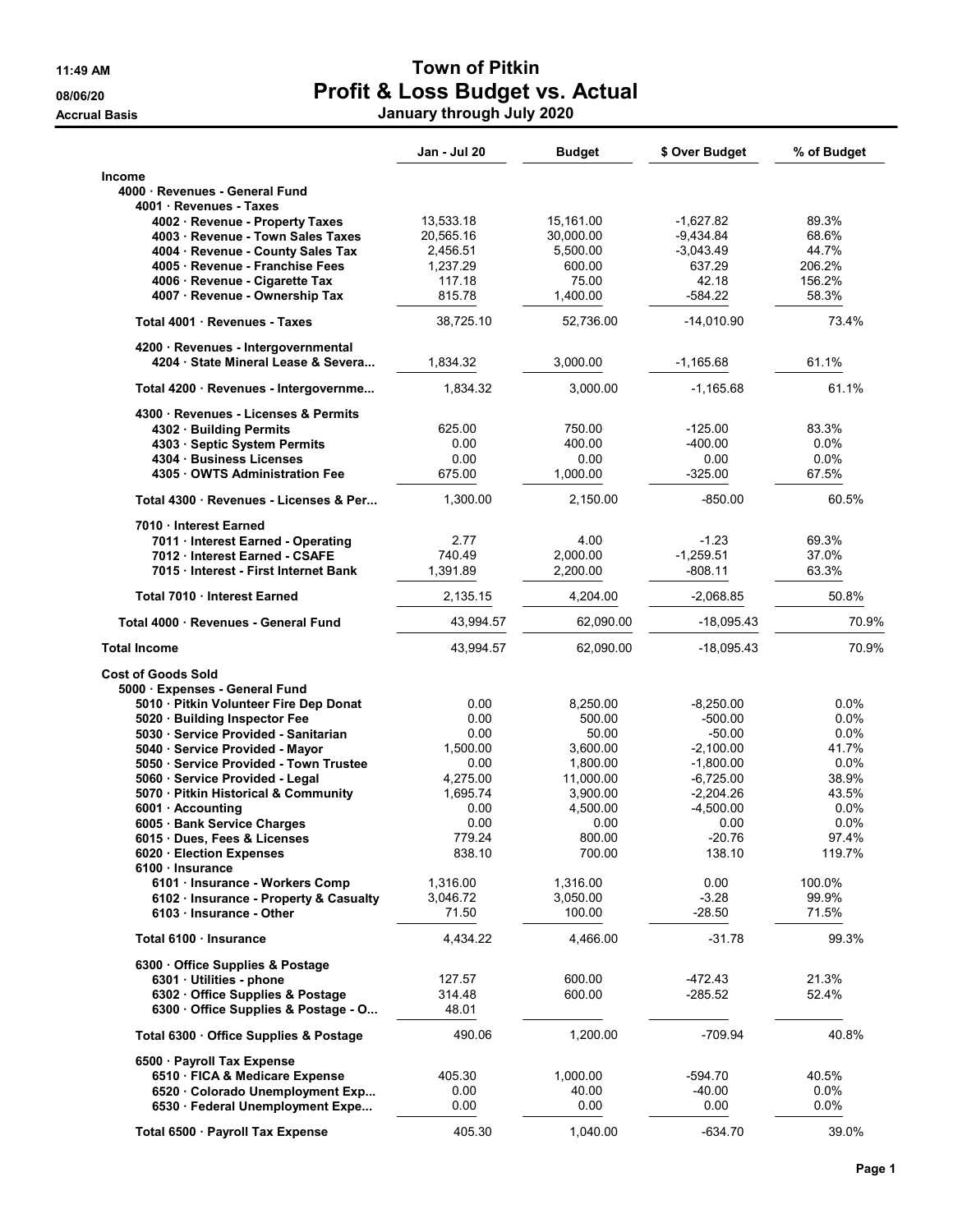|                                                                                                                                                                                                                               | Jan - Jul 20                                    | <b>Budget</b>                                     | \$ Over Budget                                         | % of Budget                                |
|-------------------------------------------------------------------------------------------------------------------------------------------------------------------------------------------------------------------------------|-------------------------------------------------|---------------------------------------------------|--------------------------------------------------------|--------------------------------------------|
| 6580 - Public Works<br>6600 · Publishing & Recording Costs<br>6700 · Repairs & Maintenance                                                                                                                                    | 0.00<br>14.49<br>0.00                           | 750.00<br>200.00<br>0.00                          | $-750.00$<br>-185.51<br>0.00                           | $0.0\%$<br>7.2%<br>$0.0\%$                 |
| 6900 · Wages                                                                                                                                                                                                                  |                                                 |                                                   |                                                        |                                            |
| 6900.1 · Wages - Town Clerk<br>$6900.2 \cdot Wages - Other$                                                                                                                                                                   | 5,265.00<br>0.00                                | 9,800.00<br>0.00                                  | $-4,535.00$<br>0.00                                    | 53.7%<br>$0.0\%$                           |
| Total 6900 · Wages                                                                                                                                                                                                            | 5,265.00                                        | 9,800.00                                          | $-4,535.00$                                            | 53.7%                                      |
| 6950 Zoning Expenses<br>6960 Environmental Health                                                                                                                                                                             | 0.00<br>46.60                                   | 300.00<br>100.00                                  | $-300.00$<br>$-53.40$                                  | $0.0\%$<br>46.6%                           |
| Total 5000 · Expenses - General Fund                                                                                                                                                                                          | 19,743.75                                       | 52,956.00                                         | $-33,212.25$                                           | 37.3%                                      |
| <b>Total COGS</b>                                                                                                                                                                                                             | 19,743.75                                       | 52,956.00                                         | $-33,212.25$                                           | 37.3%                                      |
| Gross Profit                                                                                                                                                                                                                  | 24,250.82                                       | 9,134.00                                          | 15,116.82                                              | 265.5%                                     |
| <b>Expense</b><br>95100 Fund - Streets<br>5110 Fund - Streets - Revenues                                                                                                                                                      |                                                 |                                                   |                                                        |                                            |
| 5110.1 Streets - From Fund Equity                                                                                                                                                                                             | $-18,190.00$                                    | $-18,190.00$                                      | 0.00                                                   | 100.0%                                     |
| 5110.2 Streets - HUTF Income                                                                                                                                                                                                  | $-5,468.93$                                     | $-10,500.00$                                      | 5.031.07                                               | 52.1%                                      |
| 5110.3 · Streets - Mill Levy Income<br>5110.4 Streets - License Revenue                                                                                                                                                       | $-3,799.00$<br>-424.67                          | $-3.799.00$<br>$-800.00$                          | 0.00<br>375.33                                         | 100.0%<br>53.1%                            |
| 5110.5 · Streets - From General Fund                                                                                                                                                                                          | $-3,711.00$                                     | $-3,711.00$                                       | 0.00                                                   | 100.0%                                     |
| 5110.6 Streets - Other Income                                                                                                                                                                                                 | $-175.00$                                       | 0.00                                              | -175.00                                                | 100.0%                                     |
| Total 5110 Fund - Streets - Revenues                                                                                                                                                                                          | $-31,768.60$                                    | $-37,000.00$                                      | 5,231.40                                               | 85.9%                                      |
| 5160 · Fund - Streets - Expenses<br>5160.1 · Streets - Maintenance Expe<br>5160.2 Streets - Snow plowing Exp<br>5160.3 Streets - Ditches Expenses<br>5160.4 · Streets - Improve and Open<br>5160.6 · Streets - Other Expenses | 4,457.60<br>11,438.00<br>104.35<br>0.00<br>0.00 | 8,000.00<br>28,000.00<br>1,000.00<br>0.00<br>0.00 | $-3,542.40$<br>$-16,562.00$<br>-895.65<br>0.00<br>0.00 | 55.7%<br>40.9%<br>10.4%<br>$0.0\%$<br>0.0% |
| Total 5160 · Fund - Streets - Expenses                                                                                                                                                                                        | 15,999.95                                       | 37,000.00                                         | $-21,000.05$                                           | 43.2%                                      |
| Total 95100 · Fund - Streets                                                                                                                                                                                                  | $-15,768.65$                                    | 0.00                                              | $-15,768.65$                                           | 100.0%                                     |
| 95200 Fund - Town Hall<br>5210 Fund - Town Hall Revenues                                                                                                                                                                      |                                                 |                                                   |                                                        |                                            |
| 5210.1 Town Hall - From Fund Equity                                                                                                                                                                                           | 0.00                                            | 0.00                                              | 0.00                                                   | 0.0%                                       |
| 5210.2 Town Hall - Mill Levy Income                                                                                                                                                                                           | $-3,799.00$                                     | $-3,799.00$                                       | 0.00                                                   | 100.0%                                     |
| 5210.3 · Town Hall - Fundraising Inc                                                                                                                                                                                          | 0.00<br>0.00                                    | 0.00<br>0.00                                      | 0.00<br>0.00                                           | $0.0\%$<br>$0.0\%$                         |
| 5210.4 Town Hall - Donations<br>5210.5 Town Hall - From General F                                                                                                                                                             | $-3,900.00$                                     | $-3,900.00$                                       | 0.00                                                   | 100.0%                                     |
| 5210.6 Town Hall - Other Income                                                                                                                                                                                               | 0.00                                            | 0.00                                              | 0.00                                                   | $0.0\%$                                    |
| 5210.7 Town Hall - From Cap Imp F                                                                                                                                                                                             | 0.00                                            | 0.00                                              | 0.00                                                   | 0.0%                                       |
| Total 5210 · Fund - Town Hall Revenues                                                                                                                                                                                        | $-7,699.00$                                     | $-7,699.00$                                       | 0.00                                                   | 100.0%                                     |
| 5260 · Fund - Town Hall Expenses                                                                                                                                                                                              |                                                 |                                                   |                                                        |                                            |
| 5260.1 · Town Hall - Repairs/Mainten                                                                                                                                                                                          | 0.00                                            | 0.00                                              | 0.00                                                   | $0.0\%$                                    |
| 5260.2 Town Hall - Utilities                                                                                                                                                                                                  | 209.27                                          | 1,000.00                                          | $-790.73$                                              | 20.9%                                      |
| 5260.3 Town Hall - Fundraising Exp                                                                                                                                                                                            | 0.00                                            | 0.00                                              | 0.00                                                   | $0.0\%$                                    |
| 5260.4 · Town Hall - Capital Improve                                                                                                                                                                                          | 0.00                                            | 5,000.00                                          | $-5,000.00$                                            | 0.0%                                       |
| Total 5260 · Fund - Town Hall Expenses                                                                                                                                                                                        | 209.27                                          | 6,000.00                                          | -5,790.73                                              | 3.5%                                       |
| Total 95200 · Fund - Town Hall                                                                                                                                                                                                | $-7,489.73$                                     | $-1,699.00$                                       | $-5,790.73$                                            | 440.8%                                     |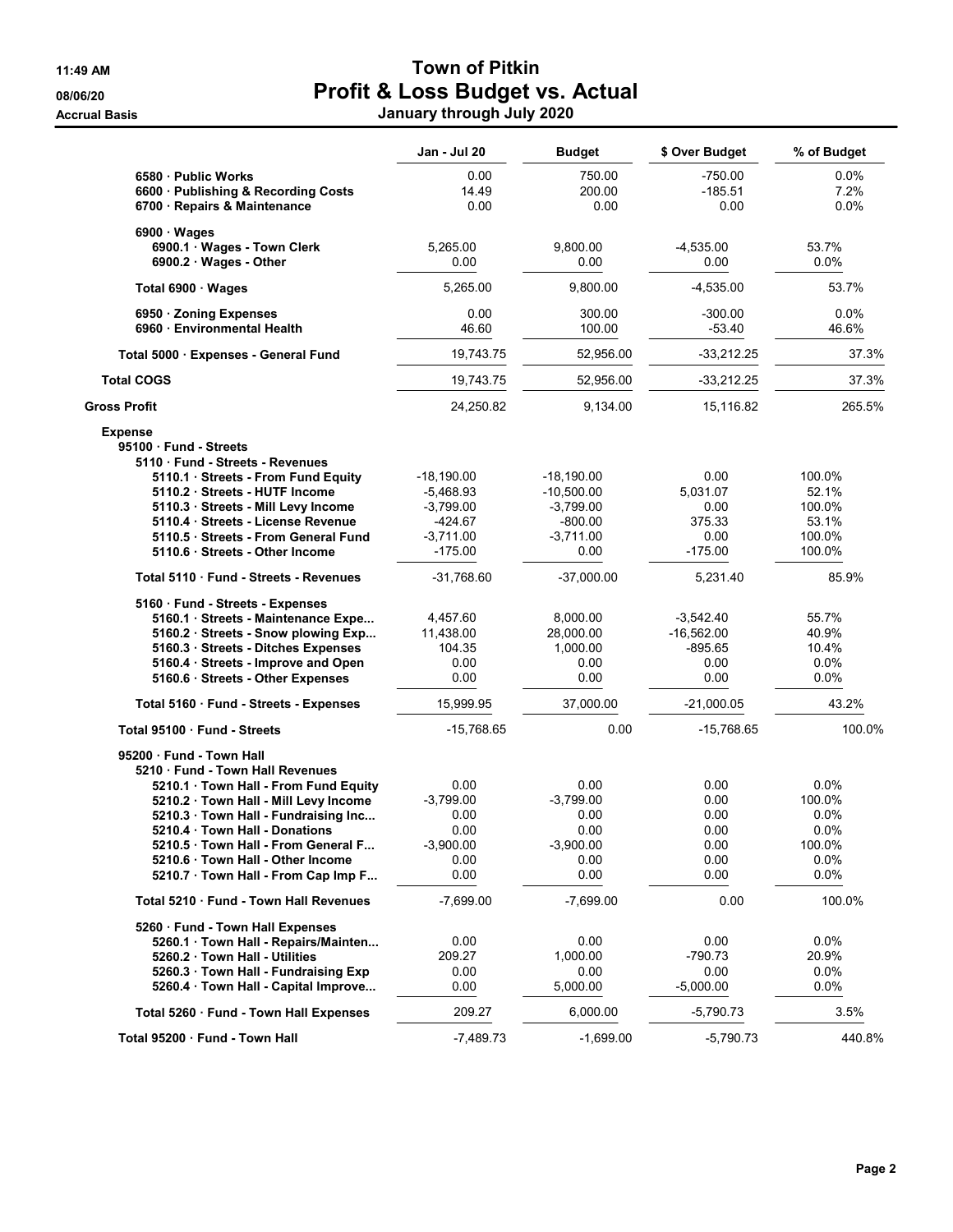|                                                                         | Jan - Jul 20      | <b>Budget</b>     | \$ Over Budget   | % of Budget       |
|-------------------------------------------------------------------------|-------------------|-------------------|------------------|-------------------|
| 95300 Fund - Parks and Recreation                                       |                   |                   |                  |                   |
| 5310 · Parks and Recreation Revenues                                    |                   |                   |                  |                   |
| 5310.1 Parks & Rec - From Fund E                                        | $-2,000.00$       | $-2,000.00$       | 0.00             | 100.0%            |
| 5310.2 Parks & Rec - From CTF Eq                                        | 0.00              | 0.00              | 0.00             | 0.0%              |
| 5310.3 · Parks & Rec - Fundraising<br>5310.4 Parks & Rec - Grant Income | 0.00<br>0.00      | 0.00<br>0.00      | 0.00<br>0.00     | $0.0\%$           |
| 5310.5 Parks & Rec - From General                                       | 0.00              | 0.00              | 0.00             | $0.0\%$<br>0.0%   |
|                                                                         |                   |                   |                  |                   |
| Total 5310 · Parks and Recreation Reve                                  | $-2,000.00$       | $-2,000.00$       | 0.00             | 100.0%            |
| 5360 · Parks & Recreation Expenses                                      |                   |                   |                  |                   |
| 5360.1 · Parks & Rec - Maintenance                                      | 0.00              | 200.00            | $-200.00$        | 0.0%              |
| 5360.2 · Parks & Rec - New Equipment                                    | 0.00              | 1,800.00          | $-1,800.00$      | 0.0%              |
| 5360.3 · Parks & Rec - Fundraiser Exp                                   | 0.00              | 0.00              | 0.00<br>0.00     | $0.0\%$           |
| 5360.6 · Parks & Rec - Other Expens                                     | 0.00              | 0.00              |                  | 0.0%              |
| Total 5360 · Parks & Recreation Expen                                   | 0.00              | 2,000.00          | $-2,000.00$      | 0.0%              |
| Total 95300 · Fund - Parks and Recreation                               | $-2,000.00$       | 0.00              | $-2,000.00$      | 100.0%            |
| 95400 · Fund - Cemetery                                                 |                   |                   |                  |                   |
| 5410 · Fund - Cemetery Revenue                                          |                   |                   |                  |                   |
| 5410.1 Cemetery - From Fund Equity                                      | $-1,800.00$       | $-1,800.00$       | 0.00             | 100.0%            |
| 5410.2 · Cemetery - Plot Sales                                          | $-250.00$         | $-200.00$         | $-50.00$         | 125.0%            |
| 5410.3 Cemetery - plaque sales                                          | $-600.00$         | $-4,000.00$       | 3,400.00         | 15.0%             |
| 5410.6 Cemetery - Other Income                                          | 0.00              | 0.00              | 0.00             | 0.0%              |
| Total 5410 · Fund - Cemetery Revenue                                    | $-2,650.00$       | $-6,000.00$       | 3,350.00         | 44.2%             |
| 5460 · Fund - Cemetery Expenses                                         |                   |                   |                  |                   |
| 5460.1 Cemetery - Maintenance                                           | 0.00              | 2,000.00          | $-2,000.00$      | 0.0%              |
| 5460.2 Cemetery - Capital Improve                                       | 0.00              | 1,600.00          | $-1,600.00$      | 0.0%              |
| 5460.6 Cemetery - Other Expenses                                        | 304.00            | 1,650.00          | $-1,346.00$      | 18.4%             |
| Total 5460 · Fund - Cemetery Expenses                                   | 304.00            | 5,250.00          | $-4,946.00$      | 5.8%              |
| Total 95400 · Fund - Cemetery                                           | $-2,346.00$       | $-750.00$         | $-1,596.00$      | 312.8%            |
| 95500 · Fund - Conservation Trust                                       |                   |                   |                  |                   |
| 5510 Fund - CTF Revenues                                                |                   |                   |                  |                   |
| 5510.1 CTF - From Fund Equity                                           | 0.00<br>$-186.82$ | 0.00<br>$-175.00$ | 0.00<br>$-11.82$ | $0.0\%$<br>106.8% |
| 5510.2 CTF - Met Rec Income<br>5510.3 CTF - Interest Earned             | $-86.59$          | $-200.00$         | 113.41           | 43.3%             |
| 5510.4 CTF - Distribution from State                                    | $-173.00$         | $-400.00$         | 227.00           | 43.3%             |
|                                                                         |                   |                   |                  |                   |
| Total 5510 Fund - CTF Revenues                                          | -446.41           | $-775.00$         | 328.59           | 57.6%             |
| 5560 Fund - CTF Expenses                                                |                   |                   |                  |                   |
| 5560.1 CTF - Transfers to Parks &                                       | 0.00              | 0.00              | 0.00             | 0.0%              |
| 5560.2 CTF - Maintenance                                                | 0.00<br>0.00      | 0.00<br>0.00      | 0.00<br>0.00     | $0.0\%$<br>0.0%   |
| 5560.3 CTF - Capital Improvements<br>5560.6 CTF - Other Expenses        | 0.00              | 0.00              | 0.00             | 0.0%              |
|                                                                         |                   |                   |                  |                   |
| Total 5560 · Fund - CTF Expenses                                        | 0.00              | 0.00              | 0.00             | 0.0%              |
| Total 95500 Fund - Conservation Trust                                   | $-446.41$         | $-775.00$         | 328.59           | 57.6%             |
| 95600 · Fund - Capital Improvements                                     |                   |                   |                  |                   |
| 5610 Capital Improvements Revenues                                      |                   |                   |                  |                   |
| 5610.1 Cap Improv - From Fund Eq                                        | 0.00              | 0.00              | 0.00             | $0.0\%$           |
| 5610.2 Cap Impro - From General F                                       | $-500.00$         | $-500.00$         | 0.00             | 100.0%            |
| 5610.6 Cap Improvement - Other In                                       | 0.00              | 0.00              | 0.00             | $0.0\%$           |
| Total 5610 · Capital Improvements Rev                                   | $-500.00$         | $-500.00$         | 0.00             | 100.0%            |